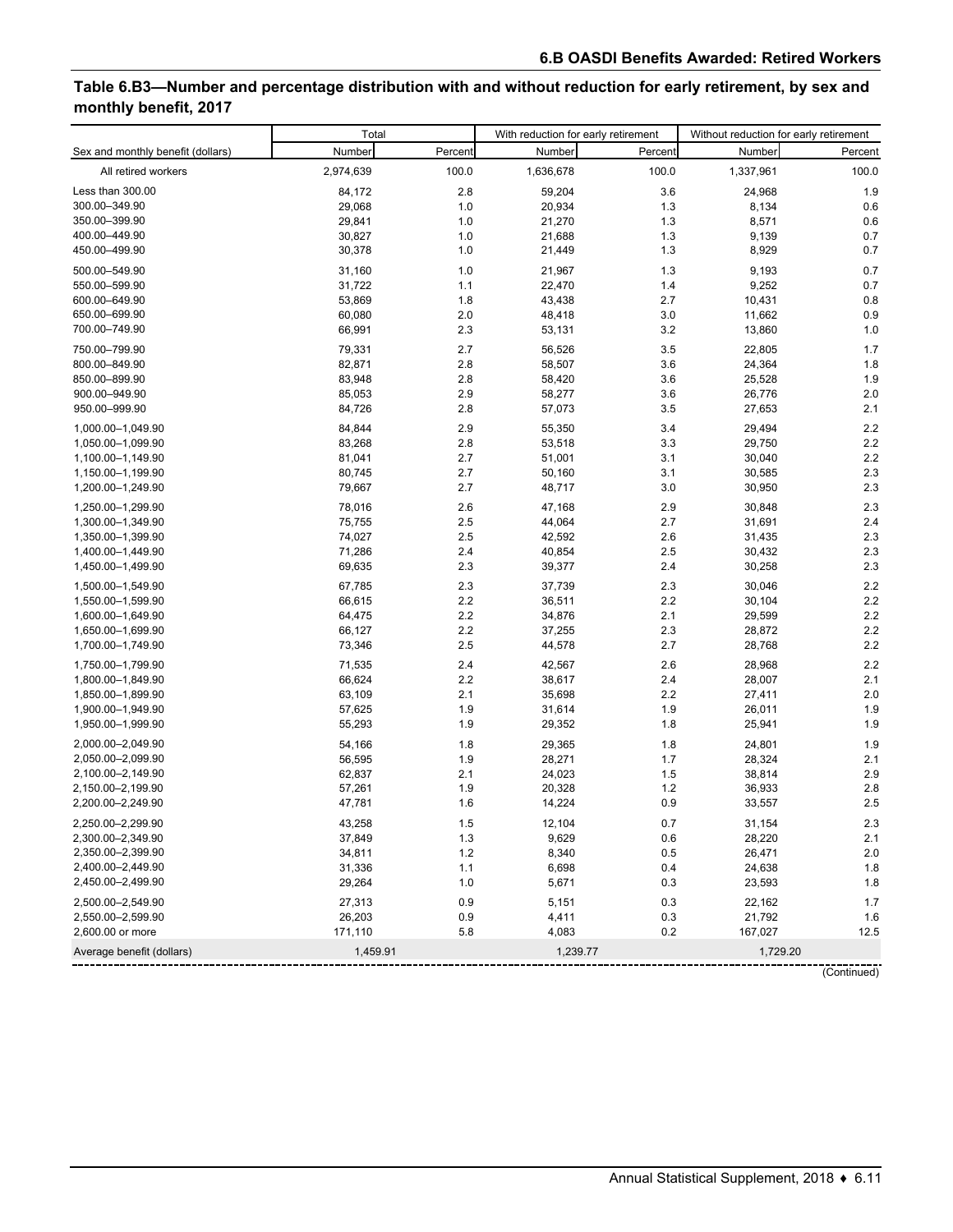# **Table 6.B3—Number and percentage distribution with and without reduction for early retirement, by sex and monthly benefit, 2017—***Continued*

|                                   | Total     |         | With reduction for early retirement |         | Without reduction for early retirement |          |  |
|-----------------------------------|-----------|---------|-------------------------------------|---------|----------------------------------------|----------|--|
| Sex and monthly benefit (dollars) | Number    | Percent | Number                              | Percent | Number                                 | Percent  |  |
| Men                               | 1,530,906 | 100.0   | 807,971                             | 100.0   | 722,935                                | 100.0    |  |
| Less than 300.00                  | 34,109    | 2.2     | 23,068                              | 2.9     | 11,041                                 | 1.5      |  |
| 300.00-349.90                     | 12,015    | 0.8     | 8,355                               | 1.0     | 3,660                                  | 0.5      |  |
| 350.00-399.90                     | 12,288    | 0.8     | 8,388                               | 1.0     | 3,900                                  | 0.5      |  |
| 400.00-449.90                     | 12,497    | 0.8     | 8,474                               | 1.0     | 4,023                                  | 0.6      |  |
| 450.00-499.90                     | 12,215    | 0.8     | 8,332                               | 1.0     | 3,883                                  | 0.5      |  |
| 500.00-549.90                     | 12,027    | 0.8     | 8,143                               | 1.0     | 3,884                                  | 0.5      |  |
| 550.00-599.90                     | 12,147    | 0.8     | 8,304                               | 1.0     | 3,843                                  | 0.5      |  |
| 600.00-649.90                     | 20,060    | 1.3     | 15,834                              | 2.0     | 4,226                                  | 0.6      |  |
| 650.00-699.90                     | 22,371    | 1.5     | 17,848                              | 2.2     | 4,523                                  | 0.6      |  |
| 700.00-749.90                     | 24,543    | 1.6     | 19,383                              | 2.4     | 5,160                                  | 0.7      |  |
| 750.00-799.90                     | 28,318    | 1.8     | 19,812                              | 2.5     | 8,506                                  | 1.2      |  |
| 800.00-849.90                     | 29,146    | 1.9     | 19,745                              | 2.4     | 9,401                                  | 1.3      |  |
| 850.00-899.90                     | 29,213    | 1.9     | 19,431                              | 2.4     | 9,782                                  | 1.4      |  |
| 900.00-949.90                     | 30,118    | 2.0     | 19,688                              | 2.4     | 10,430                                 | 1.4      |  |
| 950.00-999.90                     | 30,498    | 2.0     | 19,493                              | 2.4     | 11,005                                 | 1.5      |  |
| 1,000.00-1,049.90                 | 31,661    | 2.1     | 20,062                              | 2.5     | 11,599                                 | 1.6      |  |
| 1,050.00-1,099.90                 | 32,367    | 2.1     | 20,563                              | 2.5     | 11,804                                 | 1.6      |  |
| 1,100.00-1,149.90                 | 32,613    | 2.1     | 20,438                              | 2.5     | 12,175                                 | 1.7      |  |
| 1,150.00-1,199.90                 | 33,598    | 2.2     | 20,983                              | 2.6     | 12,615                                 | 1.7      |  |
| 1,200.00-1,249.90                 | 34,208    | 2.2     | 21,310                              | 2.6     | 12,898                                 | 1.8      |  |
| 1,250.00-1,299.90                 | 34,727    | 2.3     | 21,794                              | 2.7     | 12,933                                 | 1.8      |  |
| 1,300.00-1,349.90                 | 34,769    | 2.3     | 21,325                              | 2.6     | 13,444                                 | 1.9      |  |
| 1,350.00-1,399.90                 | 35,067    | 2.3     | 21,591                              | 2.7     | 13,476                                 | 1.9      |  |
| 1,400.00-1,449.90                 | 35,109    | 2.3     | 21,349                              | 2.6     | 13,760                                 | 1.9      |  |
| 1,450.00-1,499.90                 | 35,226    | 2.3     | 21,214                              | 2.6     | 14,012                                 | 1.9      |  |
| 1,500.00-1,549.90                 | 35,417    | 2.3     | 21,003                              | 2.6     | 14,414                                 | 2.0      |  |
| 1,550.00-1,599.90                 | 35,751    | 2.3     | 20,935                              | 2.6     | 14,816                                 | 2.0      |  |
| 1,600.00-1,649.90                 | 35,273    | 2.3     | 20,613                              | 2.6     | 14,660                                 | 2.0      |  |
| 1,650.00-1,699.90                 | 37,904    | 2.5     | 23,045                              | 2.9     | 14,859                                 | 2.1      |  |
| 1,700.00-1,749.90                 | 43,792    | 2.9     | 28,807                              | 3.6     | 14,985                                 | 2.1      |  |
| 1,750.00-1,799.90                 | 44,004    | 2.9     | 28,583                              | 3.5     | 15,421                                 | 2.1      |  |
| 1,800.00-1,849.90                 | 41,840    | 2.7     | 26,710                              | 3.3     | 15,130                                 | 2.1      |  |
| 1,850.00-1,899.90                 | 40,073    | 2.6     | 25,215                              | 3.1     | 14,858                                 | 2.1      |  |
| 1,900.00-1,949.90                 | 37,087    | 2.4     | 22,695                              | 2.8     | 14,392                                 | 2.0      |  |
| 1,950.00-1,999.90                 | 36,028    | 2.4     | 21,339                              | 2.6     | 14,689                                 | $2.0$    |  |
| 2,000.00-2,049.90                 | 35,898    | 2.3     | 21,624                              | 2.7     | 14,274                                 | 2.0      |  |
| 2,050.00-2,099.90                 | 37,932    | 2.5     | 21,231                              | 2.6     | 16,701                                 | 2.3      |  |
| 2,100.00-2,149.90                 | 42,247    | 2.8     | 18,291                              | 2.3     | 23,956                                 | 3.3      |  |
| 2,150.00-2,199.90                 | 39,374    | 2.6     | 15,859                              | 2.0     | 23,515                                 | 3.3      |  |
| 2,200.00-2,249.90                 | 32,891    | 2.1     | 11,016                              | 1.4     | 21,875                                 | 3.0      |  |
| 2,250.00-2,299.90                 | 30,035    | 2.0     | 9,416                               | $1.2$   | 20,619                                 | 2.9      |  |
| 2,300.00-2,349.90                 | 26,605    | 1.7     | 7,645                               | 0.9     | 18,960                                 | 2.6      |  |
| 2,350.00-2,399.90                 | 24,839    | 1.6     | 6,765                               | 0.8     | 18,074                                 | 2.5      |  |
| 2,400.00-2,449.90                 | 22,775    | 1.5     | 5,509                               | 0.7     | 17,266                                 | 2.4      |  |
| 2,450.00-2,499.90                 | 21,536    | 1.4     | 4,779                               | 0.6     | 16,757                                 | 2.3      |  |
| 2,500.00-2,549.90                 | 20,562    | 1.3     | 4,467                               | 0.6     | 16,095                                 | 2.2      |  |
| 2,550.00-2,599.90                 | 20,276    | 1.3     | 3,963                               | 0.5     | 16,313                                 | 2.3      |  |
| 2,600.00 or more                  | 127,857   | 8.4     | 3,534                               | 0.4     | 124,323                                | 17.2     |  |
| Average benefit (dollars)         | 1,632.66  |         | 1,398.08                            |         |                                        | 1,894.84 |  |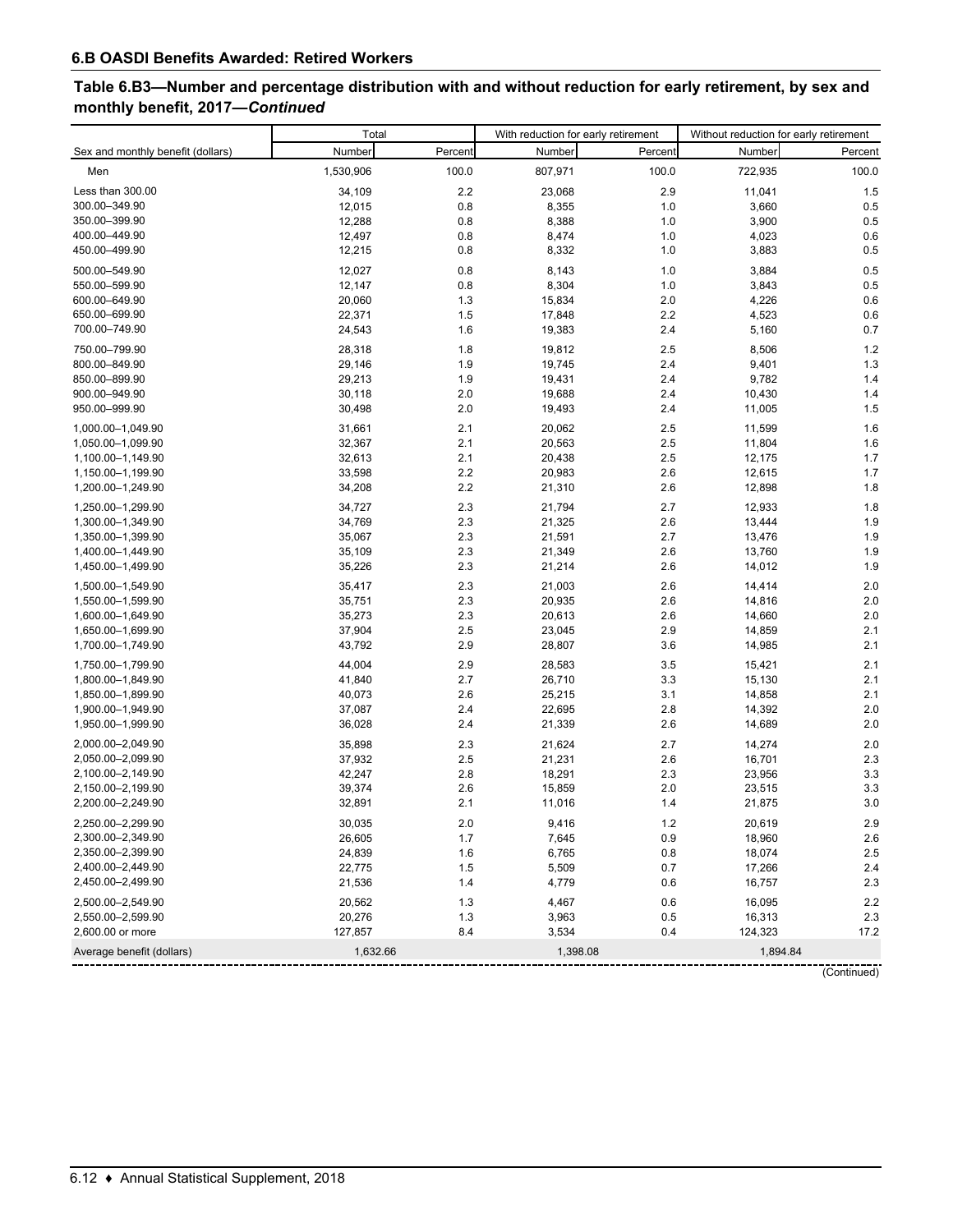### **Table 6.B3—Number and percentage distribution with and without reduction for early retirement, by sex and monthly benefit, 2017—***Continued*

|                                   | Total     |         | With reduction for early retirement |         | Without reduction for early retirement |          |  |
|-----------------------------------|-----------|---------|-------------------------------------|---------|----------------------------------------|----------|--|
| Sex and monthly benefit (dollars) | Number    | Percent | Number                              | Percent | Number                                 | Percent  |  |
| Women                             | 1,443,733 | 100.0   | 828,707                             | 100.0   | 615,026                                | 100.0    |  |
| Less than 300.00                  | 50,063    | 3.5     | 36,136                              | 4.4     | 13,927                                 | 2.3      |  |
| 300.00-349.90                     | 17,053    | 1.2     | 12,579                              | 1.5     | 4,474                                  | 0.7      |  |
| 350.00-399.90                     | 17,553    | 1.2     | 12,882                              | 1.6     | 4,671                                  | 0.8      |  |
| 400.00-449.90                     | 18,330    | 1.3     | 13,214                              | 1.6     | 5,116                                  | 0.8      |  |
| 450.00-499.90                     | 18,163    | 1.3     | 13,117                              | 1.6     | 5,046                                  | 0.8      |  |
| 500.00-549.90                     | 19,133    | 1.3     | 13,824                              | 1.7     | 5,309                                  | 0.9      |  |
| 550.00-599.90                     | 19,575    | 1.4     | 14,166                              | 1.7     | 5,409                                  | 0.9      |  |
| 600.00-649.90                     | 33,809    | 2.3     | 27,604                              | 3.3     | 6,205                                  | 1.0      |  |
| 650.00-699.90                     | 37,709    | 2.6     | 30,570                              | 3.7     | 7,139                                  | 1.2      |  |
| 700.00-749.90                     | 42,448    | 2.9     | 33,748                              | 4.1     | 8,700                                  | 1.4      |  |
| 750.00-799.90                     | 51,013    | 3.5     | 36,714                              | 4.4     | 14,299                                 | 2.3      |  |
| 800.00-849.90                     | 53,725    | 3.7     | 38,762                              | 4.7     | 14,963                                 | 2.4      |  |
| 850.00-899.90                     | 54,735    | 3.8     | 38,989                              | 4.7     | 15,746                                 | 2.6      |  |
| 900.00-949.90                     | 54,935    | 3.8     | 38,589                              | 4.7     | 16,346                                 | 2.7      |  |
| 950.00-999.90                     | 54,228    | 3.8     | 37,580                              | 4.5     | 16,648                                 | 2.7      |  |
| 1,000.00-1,049.90                 | 53,183    | 3.7     | 35,288                              | 4.3     | 17,895                                 | 2.9      |  |
| 1,050.00-1,099.90                 | 50,901    | 3.5     | 32,955                              | 4.0     | 17,946                                 | 2.9      |  |
| 1,100.00-1,149.90                 | 48,428    | 3.4     | 30,563                              | 3.7     | 17,865                                 | 2.9      |  |
| 1,150.00-1,199.90                 | 47,147    | 3.3     | 29,177                              | 3.5     | 17,970                                 | 2.9      |  |
| 1,200.00-1,249.90                 | 45,459    | 3.1     | 27,407                              | 3.3     | 18,052                                 | 2.9      |  |
| 1,250.00-1,299.90                 | 43,289    | 3.0     | 25,374                              | 3.1     | 17,915                                 | 2.9      |  |
| 1,300.00-1,349.90                 | 40,986    | 2.8     | 22,739                              | 2.7     | 18,247                                 | 3.0      |  |
| 1,350.00-1,399.90                 | 38,960    | 2.7     | 21,001                              | 2.5     | 17,959                                 | 2.9      |  |
| 1,400.00-1,449.90                 | 36,177    | 2.5     | 19,505                              | 2.4     | 16,672                                 | 2.7      |  |
| 1,450.00-1,499.90                 | 34,409    | 2.4     | 18,163                              | 2.2     | 16,246                                 | 2.6      |  |
| 1,500.00-1,549.90                 | 32,368    | 2.2     | 16,736                              | 2.0     | 15,632                                 | 2.5      |  |
| 1,550.00-1,599.90                 | 30,864    | 2.1     | 15,576                              | 1.9     | 15,288                                 | 2.5      |  |
| 1,600.00-1,649.90                 | 29,202    | 2.0     | 14,263                              | 1.7     | 14,939                                 | 2.4      |  |
| 1,650.00-1,699.90                 | 28,223    | 2.0     | 14,210                              | 1.7     | 14,013                                 | 2.3      |  |
| 1,700.00-1,749.90                 | 29,554    | 2.0     | 15,771                              | 1.9     | 13,783                                 | 2.2      |  |
| 1,750.00-1,799.90                 | 27,531    | 1.9     | 13,984                              | 1.7     | 13,547                                 | 2.2      |  |
| 1,800.00-1,849.90                 | 24,784    | 1.7     | 11,907                              | 1.4     | 12,877                                 | 2.1      |  |
| 1,850.00-1,899.90                 | 23,036    | 1.6     | 10,483                              | 1.3     | 12,553                                 | 2.0      |  |
| 1,900.00-1,949.90                 | 20,538    | 1.4     | 8,919                               | 1.1     | 11,619                                 | 1.9      |  |
| 1,950.00-1,999.90                 | 19,265    | 1.3     | 8,013                               | 1.0     | 11,252                                 | 1.8      |  |
| 2,000.00-2,049.90                 | 18,268    | 1.3     | 7,741                               | 0.9     | 10,527                                 | 1.7      |  |
| 2,050.00-2,099.90                 | 18,663    | 1.3     | 7,040                               | 0.8     | 11,623                                 | 1.9      |  |
| 2,100.00-2,149.90                 | 20,590    | 1.4     | 5,732                               | 0.7     | 14,858                                 | 2.4      |  |
| 2,150.00-2,199.90                 | 17,887    | 1.2     | 4,469                               | 0.5     | 13,418                                 | 2.2      |  |
| 2,200.00-2,249.90                 | 14,890    | 1.0     | 3,208                               | 0.4     | 11,682                                 | 1.9      |  |
| 2,250.00-2,299.90                 | 13,223    | $0.9\,$ | 2,688                               | $0.3\,$ | 10,535                                 | $1.7\,$  |  |
| 2,300.00-2,349.90                 | 11,244    | 0.8     | 1,984                               | 0.2     | 9,260                                  | 1.5      |  |
| 2,350.00-2,399.90                 | 9,972     | 0.7     | 1,575                               | 0.2     | 8,397                                  | 1.4      |  |
| 2,400.00-2,449.90                 | 8,561     | 0.6     | 1,189                               | 0.1     | 7,372                                  | 1.2      |  |
| 2,450.00-2,499.90                 | 7,728     | 0.5     | 892                                 | 0.1     | 6,836                                  | 1.1      |  |
| 2,500.00-2,549.90                 | 6,751     | 0.5     | 684                                 | 0.1     | 6,067                                  | 1.0      |  |
| 2,550.00-2,599.90                 | 5,927     | 0.4     | 448                                 | 0.1     | 5,479                                  | 0.9      |  |
| 2,600.00 or more                  | 43,253    | 3.0     | 549                                 | 0.1     | 42,704                                 | 6.9      |  |
| Average benefit (dollars)         | 1,276.72  |         | 1,085.42                            |         |                                        | 1,534.50 |  |

SOURCE: Social Security Administration, Master Beneficiary Record, 100 percent data.

NOTES: Benefits awarded before the December cost-of-living increase are converted to the December rates before percentages are computed.

Because of differences in data sources and calculation methods, statistics reported in this table may differ from those reported by the Office of the Chief Actuary.

Totals do not necessarily equal the sum of rounded components.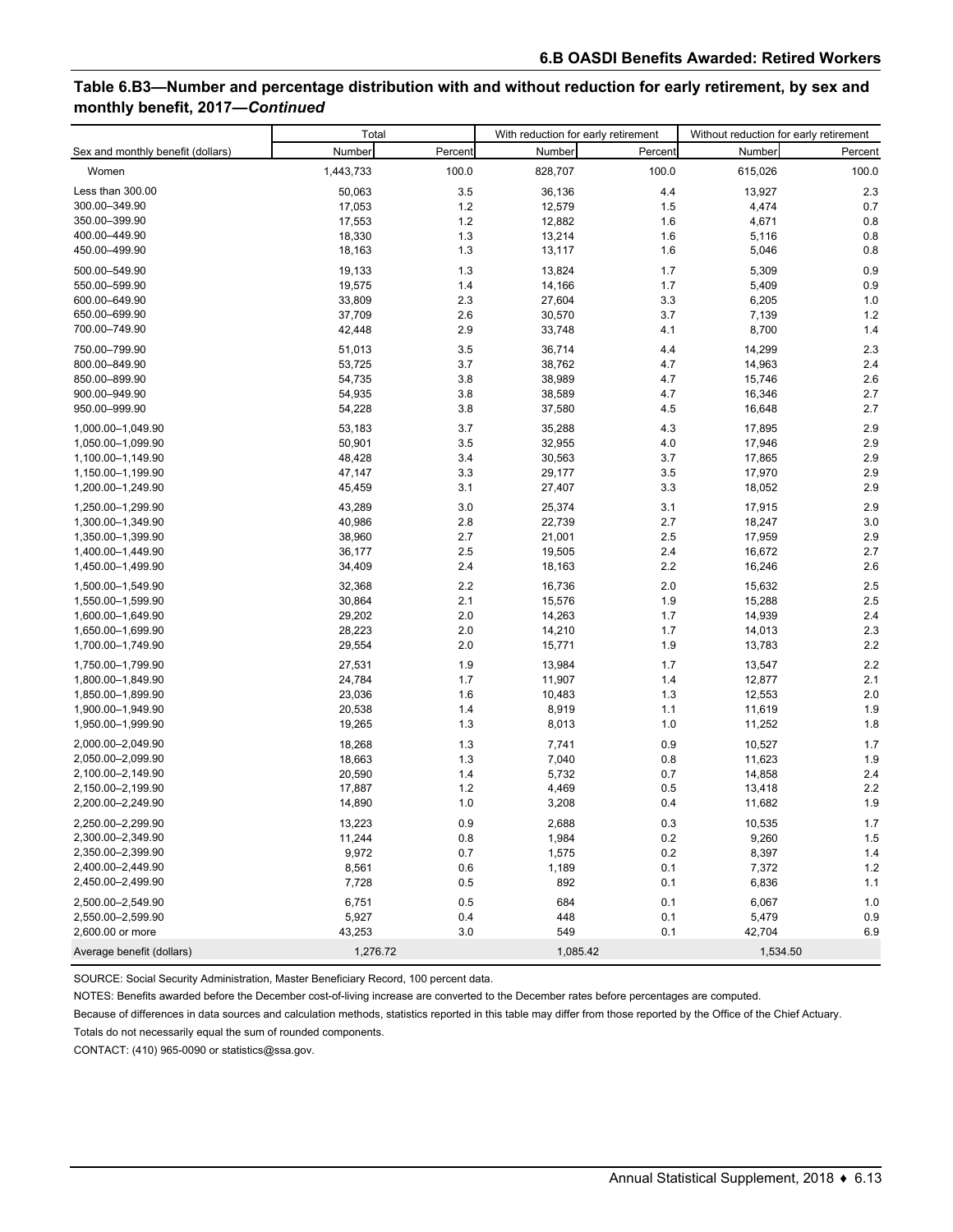# **Table 6.B4—Number and percentage distribution with and without reduction for early retirement, by sex and primary insurance amount, 2017**

| Sex and primary insurance amount | Total            |            | With reduction for early retirement |            | Without reduction for early retirement |             |  |
|----------------------------------|------------------|------------|-------------------------------------|------------|----------------------------------------|-------------|--|
| (dollars)                        | Number           | Percent    | Number                              | Percent    | Number                                 | Percent     |  |
| All retired workers              | 2,974,639        | 100.0      | 1,636,678                           | 100.0      | 1,337,961                              | 100.0       |  |
| Less than 300.00                 | 74,461           | 2.5        | 44,883                              | 2.7        | 29,578                                 | 2.2         |  |
| 300.00-349.90                    | 27,731           | 0.9        | 18,105                              | 1.1        | 9,626                                  | 0.7         |  |
| 350.00-399.90                    | 29,733           | 1.0        | 19,409                              | 1.2        | 10,324                                 | 0.8         |  |
| 400.00-449.90                    | 30,628           | 1.0        | 19,667                              | 1.2        | 10,961                                 | 0.8         |  |
| 450.00-499.90                    | 29,925           | 1.0        | 19,459                              | 1.2        | 10,466                                 | 0.8         |  |
| 500.00-549.90                    | 29,886           | 1.0        | 19,220                              | 1.2        | 10,666                                 | 0.8         |  |
| 550.00-599.90                    | 29,593           | 1.0        | 19,046                              | 1.2        | 10,547                                 | 0.8         |  |
| 600.00-649.90                    | 31,105           | 1.0        | 19,002                              | 1.2        | 12,103                                 | 0.9         |  |
| 650.00-699.90                    | 32,253           | 1.1        | 18,755                              | 1.1        | 13,498                                 | 1.0         |  |
| 700.00-749.90                    | 34,343           | 1.2        | 18,229                              | 1.1        | 16,114                                 | 1.2         |  |
| 750.00-799.90                    |                  |            |                                     |            |                                        |             |  |
| 800.00-849.90                    | 54,764<br>73,578 | 1.8<br>2.5 | 26,724                              | 1.6<br>2.7 | 28,040<br>28,904                       | 2.1<br>2.2  |  |
| 850.00-899.90                    | 76,894           | 2.6        | 44,674                              | 2.9        | 29,289                                 | 2.2         |  |
| 900.00-949.90                    | 76,779           | 2.6        | 47,605<br>46,755                    | 2.9        | 30,024                                 | 2.2         |  |
| 950.00-999.90                    | 76,315           | 2.6        | 46,202                              | 2.8        | 30,113                                 | 2.3         |  |
|                                  |                  |            |                                     |            |                                        |             |  |
| 1,000.00-1,049.90                | 77,224           | 2.6        | 46,004                              | 2.8        | 31,220                                 | 2.3         |  |
| 1,050.00-1,099.90                | 76,479           | 2.6        | 45,293                              | 2.8        | 31,186                                 | 2.3         |  |
| 1,100.00-1,149.90                | 76,627           | 2.6        | 45,152                              | 2.8        | 31,475                                 | 2.4         |  |
| 1,150.00-1,199.90                | 75,948           | 2.6        | 44,494                              | 2.7        | 31,454                                 | 2.4         |  |
| 1,200.00-1,249.90                | 75,220           | 2.5        | 43,244                              | 2.6        | 31,976                                 | 2.4         |  |
| 1,250.00-1,299.90                | 75,087           | 2.5        | 43,524                              | 2.7        | 31,563                                 | 2.4         |  |
| 1,300.00-1,349.90                | 74,231           | 2.5        | 42,272                              | 2.6        | 31,959                                 | 2.4         |  |
| 1,350.00-1,399.90                | 73,859           | 2.5        | 42,099                              | 2.6        | 31,760                                 | 2.4         |  |
| 1,400.00-1,449.90                | 72,449           | 2.4        | 41,109                              | 2.5        | 31,340                                 | 2.3         |  |
| 1,450.00-1,499.90                | 71,609           | 2.4        | 40,401                              | 2.5        | 31,208                                 | 2.3         |  |
| 1,500.00-1,549.90                | 69,780           | 2.3        | 39,197                              | 2.4        | 30,583                                 | 2.3         |  |
| 1,550.00-1,599.90                | 69,442           | 2.3        | 38,960                              | 2.4        | 30,482                                 | 2.3         |  |
| 1,600.00-1,649.90                | 67,369           | 2.3        | 37,525                              | 2.3        | 29,844                                 | 2.2         |  |
| 1,650.00-1,699.90                | 65,536           | 2.2        | 36,386                              | 2.2        | 29,150                                 | 2.2         |  |
| 1,700.00-1,749.90                | 63,812           | 2.1        | 35,083                              | 2.1        | 28,729                                 | 2.1         |  |
| 1,750.00-1,799.90                | 62,438           | 2.1        | 33,683                              | 2.1        | 28,755                                 | 2.1         |  |
| 1,800.00-1,849.90                | 60,648           | 2.0        | 32,910                              | 2.0        | 27,738                                 | 2.1         |  |
| 1,850.00-1,899.90                | 58,411           | 2.0        | 31,589                              | 1.9        | 26,822                                 | 2.0         |  |
| 1,900.00-1,949.90                | 55,796           | 1.9        | 30,143                              | 1.8        | 25,653                                 | 1.9         |  |
| 1,950.00-1,999.90                | 54,042           | 1.8        | 28,796                              | 1.8        | 25,246                                 | 1.9         |  |
| 2,000.00-2,049.90                | 52.106           | 1.8        | 27,861                              | 1.7        | 24,245                                 | 1.8         |  |
| 2,050.00-2,099.90                | 56,415           | 1.9        | 26,710                              | 1.6        | 29,705                                 | 2.2         |  |
| 2,100.00-2,149.90                | 75,453           | 2.5        | 32,826                              | 2.0        | 42,627                                 | 3.2         |  |
| 2,150.00-2,199.90                | 74,261           | 2.5        | 34,543                              | 2.1        | 39,718                                 | 3.0         |  |
| 2,200.00-2,249.90                | 71,347           | 2.4        | 35,341                              | 2.2        | 36,006                                 | 2.7         |  |
| 2,250.00-2,299.90                | 71,806           | 2.4        | 38,582                              | $2.4\,$    | 33,224                                 | 2.5         |  |
| 2,300.00-2,349.90                | 67,134           | 2.3        | 36,821                              | 2.2        | 30,313                                 | 2.3         |  |
| 2,350.00-2,399.90                | 60,304           | 2.0        | 32,389                              | 2.0        | 27,915                                 | 2.1         |  |
| 2,400.00-2,449.90                | 54,854           | 1.8        | 28,500                              | 1.7        | 26,354                                 | 2.0         |  |
| 2,450.00-2,499.90                | 50,373           | 1.7        | 24,857                              | 1.5        | 25,516                                 | 1.9         |  |
| 2,500.00-2,549.90                | 46,552           | 1.6        | 22,360                              | 1.4        | 24,192                                 | 1.8         |  |
| 2,550.00-2,599.90                | 44,353           | 1.5        | 19,641                              | 1.2        | 24,712                                 | 1.8         |  |
| 2,600.00 or more                 | 165,686          | 5.6        | 70,648                              | 4.3        | 95,038                                 | 7.1         |  |
| Average primary insurance amount |                  |            |                                     |            |                                        |             |  |
| (dollars)                        | 1,547.81         |            | 1,490.33                            |            | 1,618.13                               |             |  |
|                                  |                  |            |                                     |            |                                        | (Continued) |  |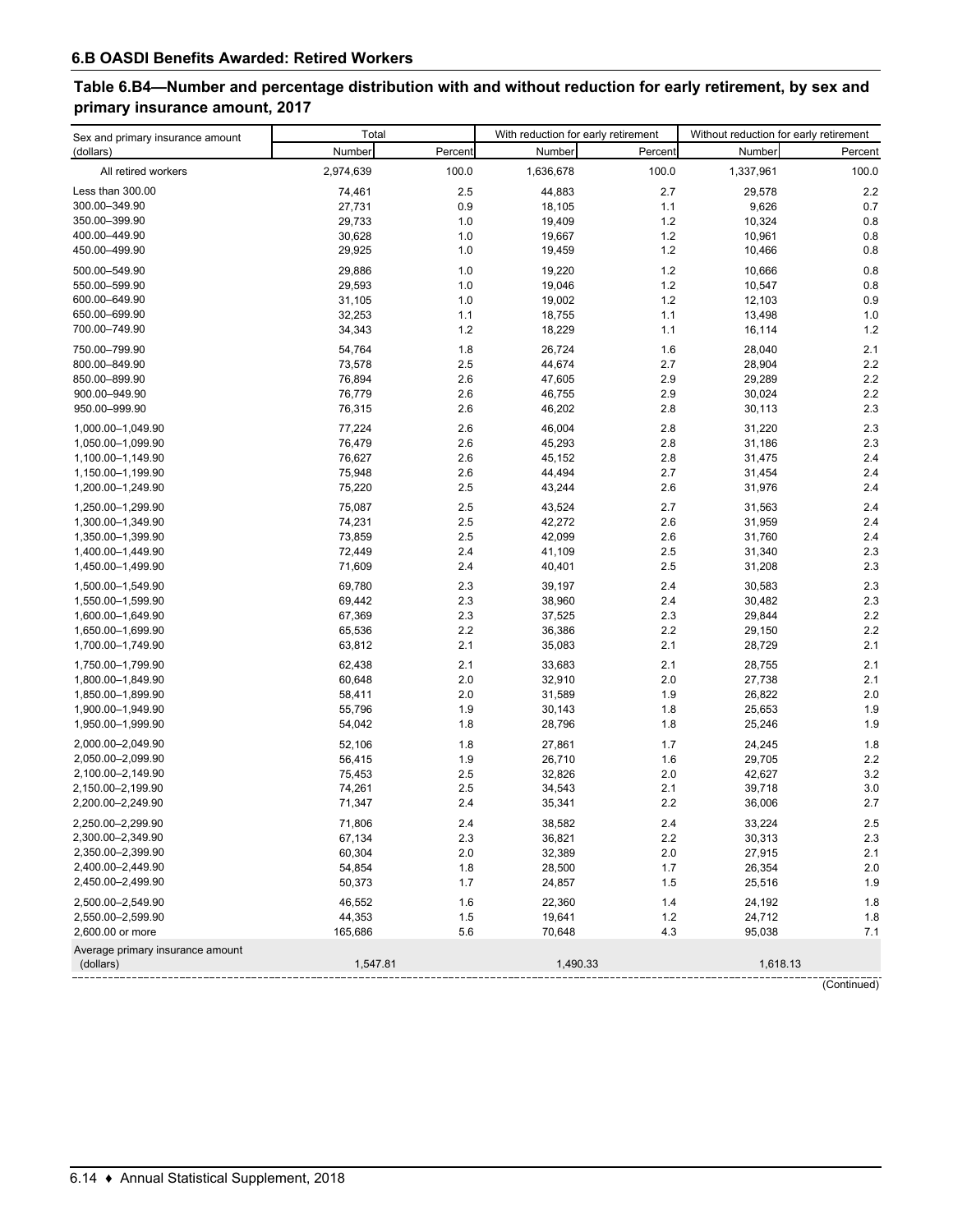# **Table 6.B4—Number and percentage distribution with and without reduction for early retirement, by sex and primary insurance amount, 2017—***Continued*

| Sex and primary insurance amount              | Total            |            | With reduction for early retirement |            | Without reduction for early retirement |            |  |
|-----------------------------------------------|------------------|------------|-------------------------------------|------------|----------------------------------------|------------|--|
| (dollars)                                     | Number           | Percent    | Number                              | Percent    | Number                                 | Percent    |  |
| Men                                           | 1,530,906        | 100.0      | 807,971                             | 100.0      | 722,935                                | 100.0      |  |
| Less than 300.00                              | 26,938           | 1.8        | 14,700                              | 1.8        | 12,238                                 | 1.7        |  |
| 300.00-349.90                                 | 9,927            | 0.6        | 6,057                               | 0.7        | 3,870                                  | 0.5        |  |
| 350.00-399.90                                 | 10,935           | 0.7        | 6,741                               | 0.8        | 4,194                                  | 0.6        |  |
| 400.00-449.90                                 | 11,064           | 0.7        | 6,731                               | 0.8        | 4,333                                  | 0.6        |  |
| 450.00-499.90                                 | 10,798           | 0.7        | 6,778                               | 0.8        | 4,020                                  | 0.6        |  |
| 500.00-549.90                                 | 10,737           | 0.7        | 6,676                               | 0.8        | 4,061                                  | 0.6        |  |
| 550.00-599.90                                 | 10,541           | 0.7        | 6,621                               | 0.8        | 3,920                                  | 0.5        |  |
| 600.00-649.90                                 | 10,912           | 0.7        | 6,596                               | 0.8        | 4,316                                  | 0.6        |  |
| 650.00-699.90                                 | 11,012           | 0.7        | 6,313                               | 0.8        | 4,699                                  | 0.6        |  |
| 700.00-749.90                                 | 11,756           | 0.8        | 6,286                               | 0.8        | 5,470                                  | 0.8        |  |
|                                               |                  |            |                                     |            |                                        |            |  |
| 750.00-799.90                                 | 18,733           | 1.2        | 9,141                               | 1.1        | 9,592                                  | 1.3        |  |
| 800.00-849.90                                 | 25,182           | 1.6        | 14,990                              | 1.9        | 10,192                                 | 1.4        |  |
| 850.00-899.90                                 | 26,469           | 1.7        | 16,137                              | 2.0        | 10,332                                 | 1.4        |  |
| 900.00-949.90<br>950.00-999.90                | 26,919<br>27,281 | 1.8<br>1.8 | 15,982<br>15,927                    | 2.0<br>2.0 | 10,937<br>11,354                       | 1.5<br>1.6 |  |
|                                               |                  |            |                                     |            |                                        |            |  |
| 1,000.00-1,049.90                             | 27,662           | 1.8        | 15,850                              | 2.0        | 11,812                                 | 1.6        |  |
| 1,050.00-1,099.90                             | 27,897           | 1.8        | 15,953                              | 2.0        | 11,944                                 | 1.7        |  |
| 1,100.00-1,149.90                             | 28,458           | 1.9        | 16,128                              | 2.0        | 12,330                                 | 1.7        |  |
| 1,150.00-1,199.90                             | 28,997           | 1.9        | 16,355                              | 2.0        | 12,642                                 | 1.7        |  |
| 1,200.00-1,249.90                             | 29,219           | 1.9        | 16,190                              | 2.0        | 13,029                                 | 1.8        |  |
| 1,250.00-1,299.90                             | 29,883           | 2.0        | 16,666                              | 2.1        | 13,217                                 | 1.8        |  |
| 1,300.00-1,349.90                             | 30,419           | 2.0        | 16,818                              | 2.1        | 13,601                                 | 1.9        |  |
| 1,350.00-1,399.90                             | 31,153           | 2.0        | 17,278                              | 2.1        | 13,875                                 | 1.9        |  |
| 1,400.00-1,449.90                             | 31,517           | 2.1        | 17,544                              | 2.2        | 13,973                                 | 1.9        |  |
| 1,450.00-1,499.90                             | 32,563           | 2.1        | 18,108                              | 2.2        | 14,455                                 | 2.0        |  |
| 1,500.00-1,549.90                             | 33,008           | 2.2        | 18,194                              | 2.3        | 14,814                                 | 2.0        |  |
| 1,550.00-1,599.90                             | 33,959           | 2.2        | 18,758                              | 2.3        | 15,201                                 | 2.1        |  |
| 1,600.00-1,649.90                             | 34,108           | 2.2        | 18,936                              | 2.3        | 15,172                                 | 2.1        |  |
| 1,650.00-1,699.90                             | 34,312           | 2.2        | 19,014                              | 2.4        | 15,298                                 | 2.1        |  |
| 1,700.00-1,749.90                             | 34,286           | 2.2        | 18,735                              | 2.3        | 15,551                                 | 2.2        |  |
| 1,750.00-1,799.90                             | 34,494           | 2.3        | 18,636                              | 2.3        | 15,858                                 | 2.2        |  |
| 1,800.00-1,849.90                             | 34,344           | 2.2        | 18,701                              | 2.3        | 15,643                                 | 2.2        |  |
| 1,850.00-1,899.90                             | 33,688           | 2.2        | 18,379                              | 2.3        | 15,309                                 | 2.1        |  |
| 1,900.00-1,949.90                             | 32,707           | 2.1        | 17,734                              | 2.2        | 14,973                                 | 2.1        |  |
| 1,950.00-1,999.90                             | 32,432           | 2.1        | 17,373                              | 2.2        | 15,059                                 | 2.1        |  |
| 2,000.00-2,049.90                             | 31,794           | 2.1        | 16,984                              | 2.1        | 14,810                                 | 2.0        |  |
| 2,050.00-2,099.90                             | 34,855           | 2.3        | 16,641                              | 2.1        | 18,214                                 | 2.5        |  |
| 2,100.00-2,149.90                             | 47,996           | 3.1        | 21,191                              | 2.6        | 26,805                                 | 3.7        |  |
| 2,150.00-2,199.90                             | 48,393           | 3.2        | 22,677                              | 2.8        | 25,716                                 | 3.6        |  |
| 2,200.00-2,249.90                             | 48,006           | 3.1        | 23,875                              | 3.0        | 24,131                                 | 3.3        |  |
| 2,250.00-2,299.90                             | 49,157           | 3.2        | 26,271                              | 3.3        | 22,886                                 | 3.2        |  |
| 2,300.00-2,349.90                             | 47,235           | 3.1        | 25,939                              | 3.2        | 21,296                                 | 2.9        |  |
| 2,350.00-2,399.90                             | 43,633           | 2.9        | 23,472                              | 2.9        | 20,161                                 | 2.8        |  |
| 2,400.00-2,449.90                             | 40,910           | 2.7        | 21,258                              | 2.6        | 19,652                                 | 2.7        |  |
| 2,450.00-2,499.90                             | 38,250           | 2.5        | 18,949                              | 2.3        | 19,301                                 | $2.7\,$    |  |
| 2,500.00-2,549.90                             |                  |            |                                     |            |                                        |            |  |
| 2,550.00-2,599.90                             | 36,288<br>35,651 | 2.4<br>2.3 | 17,422                              | 2.2<br>1.9 | 18,866<br>19,898                       | 2.6<br>2.8 |  |
| 2,600.00 or more                              | 144,428          | 9.4        | 15,753<br>60,513                    | 7.5        | 83,915                                 | 11.6       |  |
| Average primary insurance amount<br>(dollars) | 1,747.50         |            | 1,695.31                            |            |                                        | 1,805.83   |  |
|                                               |                  |            |                                     |            |                                        |            |  |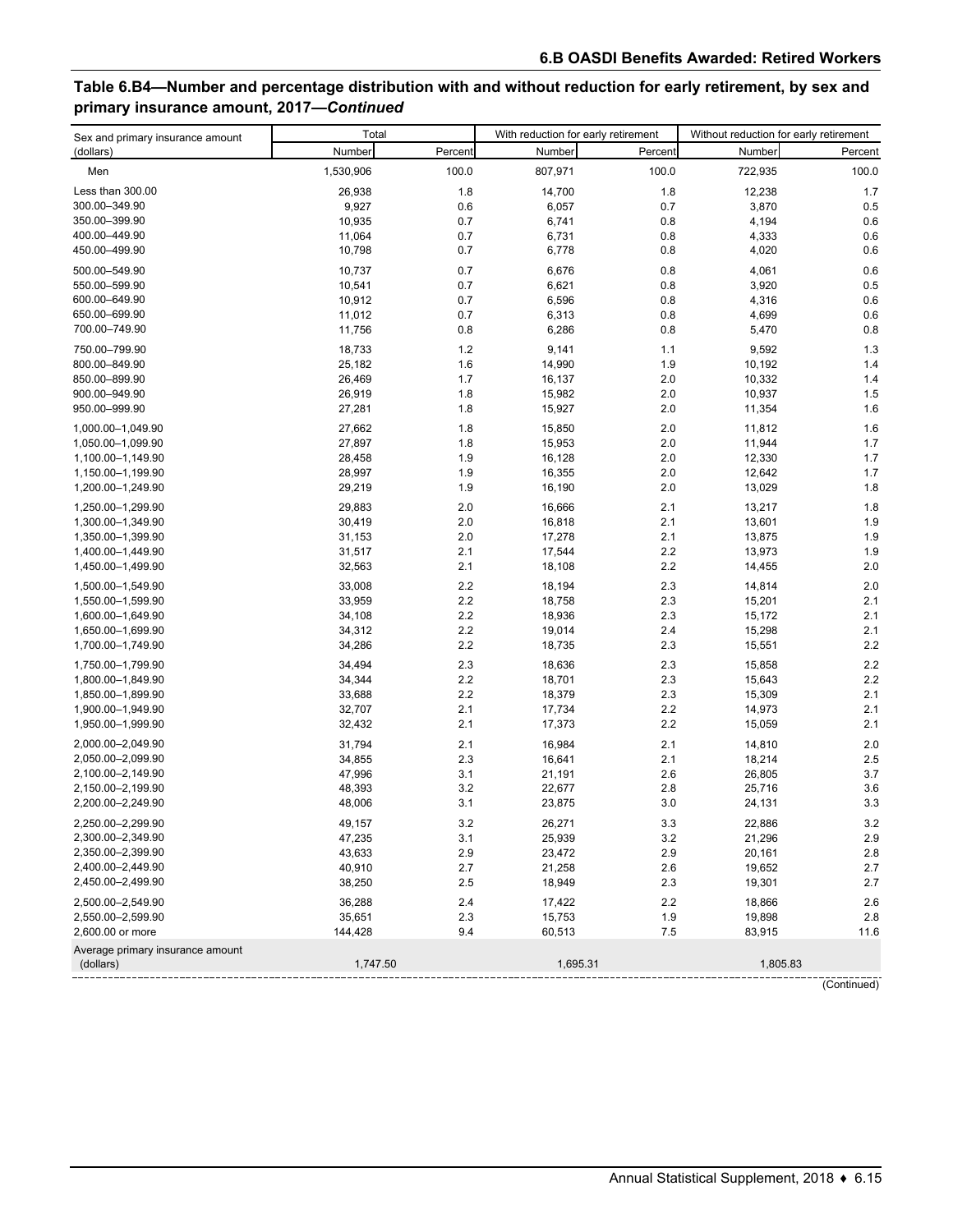## **Table 6.B4—Number and percentage distribution with and without reduction for early retirement, by sex and primary insurance amount, 2017—***Continued*

| Sex and primary insurance amount | Total     |         | With reduction for early retirement |         | Without reduction for early retirement |         |  |
|----------------------------------|-----------|---------|-------------------------------------|---------|----------------------------------------|---------|--|
| (dollars)                        | Number    | Percent | Number                              | Percent | Number                                 | Percent |  |
| Women                            | 1,443,733 | 100.0   | 828,707                             | 100.0   | 615,026                                | 100.0   |  |
| Less than 300.00                 | 47,523    | 3.3     | 30,183                              | 3.6     | 17,340                                 | 2.8     |  |
| 300.00-349.90                    | 17,804    | 1.2     | 12,048                              | 1.5     | 5,756                                  | 0.9     |  |
| 350.00-399.90                    | 18,798    | 1.3     | 12,668                              | 1.5     | 6,130                                  | 1.0     |  |
| 400.00-449.90                    | 19,564    | 1.4     | 12,936                              | 1.6     | 6,628                                  | 1.1     |  |
| 450.00-499.90                    | 19,127    | 1.3     | 12,681                              | 1.5     | 6,446                                  | 1.0     |  |
| 500.00-549.90                    | 19,149    | 1.3     | 12,544                              | 1.5     | 6,605                                  | 1.1     |  |
| 550.00-599.90                    | 19,052    | 1.3     | 12,425                              | 1.5     | 6,627                                  | 1.1     |  |
| 600.00-649.90                    | 20,193    | 1.4     | 12,406                              | 1.5     | 7,787                                  | 1.3     |  |
| 650.00-699.90                    | 21,241    | 1.5     | 12,442                              | 1.5     | 8,799                                  | 1.4     |  |
| 700.00-749.90                    | 22,587    | 1.6     | 11,943                              | 1.4     | 10,644                                 | 1.7     |  |
| 750.00-799.90                    | 36,031    | 2.5     | 17,583                              | 2.1     | 18,448                                 | 3.0     |  |
| 800.00-849.90                    | 48,396    | 3.4     | 29,684                              | 3.6     | 18,712                                 | 3.0     |  |
| 850.00-899.90                    | 50,425    | 3.5     | 31,468                              | 3.8     | 18,957                                 | 3.1     |  |
| 900.00-949.90                    | 49,860    | 3.5     | 30,773                              | 3.7     | 19,087                                 | 3.1     |  |
| 950.00-999.90                    | 49,034    | 3.4     | 30,275                              | 3.7     | 18,759                                 | 3.1     |  |
| 1,000.00-1,049.90                | 49,562    | 3.4     | 30,154                              | 3.6     | 19,408                                 | 3.2     |  |
| 1,050.00-1,099.90                | 48,582    | 3.4     | 29,340                              | 3.5     | 19,242                                 | 3.1     |  |
| 1,100.00-1,149.90                | 48,169    | 3.3     | 29,024                              | 3.5     | 19,145                                 | 3.1     |  |
| 1,150.00-1,199.90                | 46,951    | 3.3     | 28,139                              | 3.4     | 18,812                                 | 3.1     |  |
| 1,200.00-1,249.90                | 46,001    | 3.2     | 27,054                              | 3.3     | 18,947                                 | 3.1     |  |
| 1,250.00-1,299.90                | 45,204    | 3.1     | 26,858                              | 3.2     | 18,346                                 | 3.0     |  |
| 1,300.00-1,349.90                | 43,812    | 3.0     | 25,454                              | 3.1     | 18,358                                 | 3.0     |  |
| 1,350.00-1,399.90                | 42,706    | 3.0     | 24,821                              | 3.0     | 17,885                                 | 2.9     |  |
| 1,400.00-1,449.90                | 40,932    | 2.8     | 23,565                              | 2.8     | 17,367                                 | 2.8     |  |
| 1,450.00-1,499.90                | 39,046    | 2.7     | 22,293                              | 2.7     | 16,753                                 | 2.7     |  |
| 1,500.00-1,549.90                | 36,772    | 2.5     | 21,003                              | 2.5     | 15,769                                 | 2.6     |  |
| 1,550.00-1,599.90                | 35,483    | 2.5     | 20,202                              | 2.4     | 15,281                                 | 2.5     |  |
| 1,600.00-1,649.90                | 33,261    | 2.3     | 18,589                              | 2.2     | 14,672                                 | 2.4     |  |
| 1,650.00-1,699.90                | 31,224    | 2.2     | 17,372                              | 2.1     | 13,852                                 | 2.3     |  |
| 1,700.00-1,749.90                | 29,526    | 2.0     | 16,348                              | 2.0     | 13,178                                 | 2.1     |  |
| 1,750.00-1,799.90                | 27,944    | 1.9     | 15,047                              | 1.8     | 12,897                                 | 2.1     |  |
| 1,800.00-1,849.90                | 26,304    | 1.8     | 14,209                              | 1.7     | 12,095                                 | 2.0     |  |
| 1,850.00-1,899.90                | 24,723    | 1.7     | 13,210                              | 1.6     | 11,513                                 | 1.9     |  |
| 1,900.00-1,949.90                | 23,089    | 1.6     | 12,409                              | 1.5     | 10,680                                 | 1.7     |  |
| 1,950.00-1,999.90                | 21,610    | 1.5     | 11,423                              | 1.4     | 10,187                                 | 1.7     |  |
| 2,000.00-2,049.90                | 20,312    | 1.4     | 10,877                              | 1.3     | 9,435                                  | 1.5     |  |
| 2,050.00-2,099.90                | 21,560    | 1.5     | 10,069                              | 1.2     | 11,491                                 | 1.9     |  |
| 2,100.00-2,149.90                | 27,457    | 1.9     | 11,635                              | 1.4     | 15,822                                 | 2.6     |  |
| 2,150.00-2,199.90                | 25,868    | 1.8     | 11,866                              | 1.4     | 14,002                                 | 2.3     |  |
| 2,200.00-2,249.90                | 23,341    | 1.6     | 11,466                              | 1.4     | 11,875                                 | 1.9     |  |
| 2,250.00-2,299.90                | 22,649    | 1.6     | 12,311                              | 1.5     | 10,338                                 | 1.7     |  |
| 2,300.00-2,349.90                | 19,899    | 1.4     | 10,882                              | 1.3     | 9,017                                  | 1.5     |  |
| 2,350.00-2,399.90                | 16,671    | 1.2     | 8,917                               | 1.1     | 7,754                                  | 1.3     |  |
| 2,400.00-2,449.90                | 13,944    | 1.0     | 7,242                               | 0.9     | 6,702                                  | 1.1     |  |
| 2,450.00-2,499.90                | 12,123    | 0.8     | 5,908                               | 0.7     | 6,215                                  | 1.0     |  |
| 2,500.00-2,549.90                | 10,264    | 0.7     | 4,938                               | 0.6     | 5,326                                  | 0.9     |  |
| 2,550.00-2,599.90                | 8,702     | 0.6     | 3,888                               | 0.5     | 4,814                                  | 0.8     |  |
| 2,600.00 or more                 | 21,258    | 1.5     | 10,135                              | 1.2     | 11,123                                 | 1.8     |  |
| Average primary insurance amount |           |         |                                     |         |                                        |         |  |
| (dollars)                        | 1,336.07  |         | 1,290.48                            |         | 1,397.50                               |         |  |

SOURCE: Social Security Administration, Master Beneficiary Record, 100 percent data.

Totals do not necessarily equal the sum of rounded components. NOTES: Primary insurance amounts awarded before the December cost-of-living increase are converted to the December rates before percentages are computed. Because of differences in data sources and calculation methods, statistics reported in this table may differ from those reported by the Office of the Chief Actuary.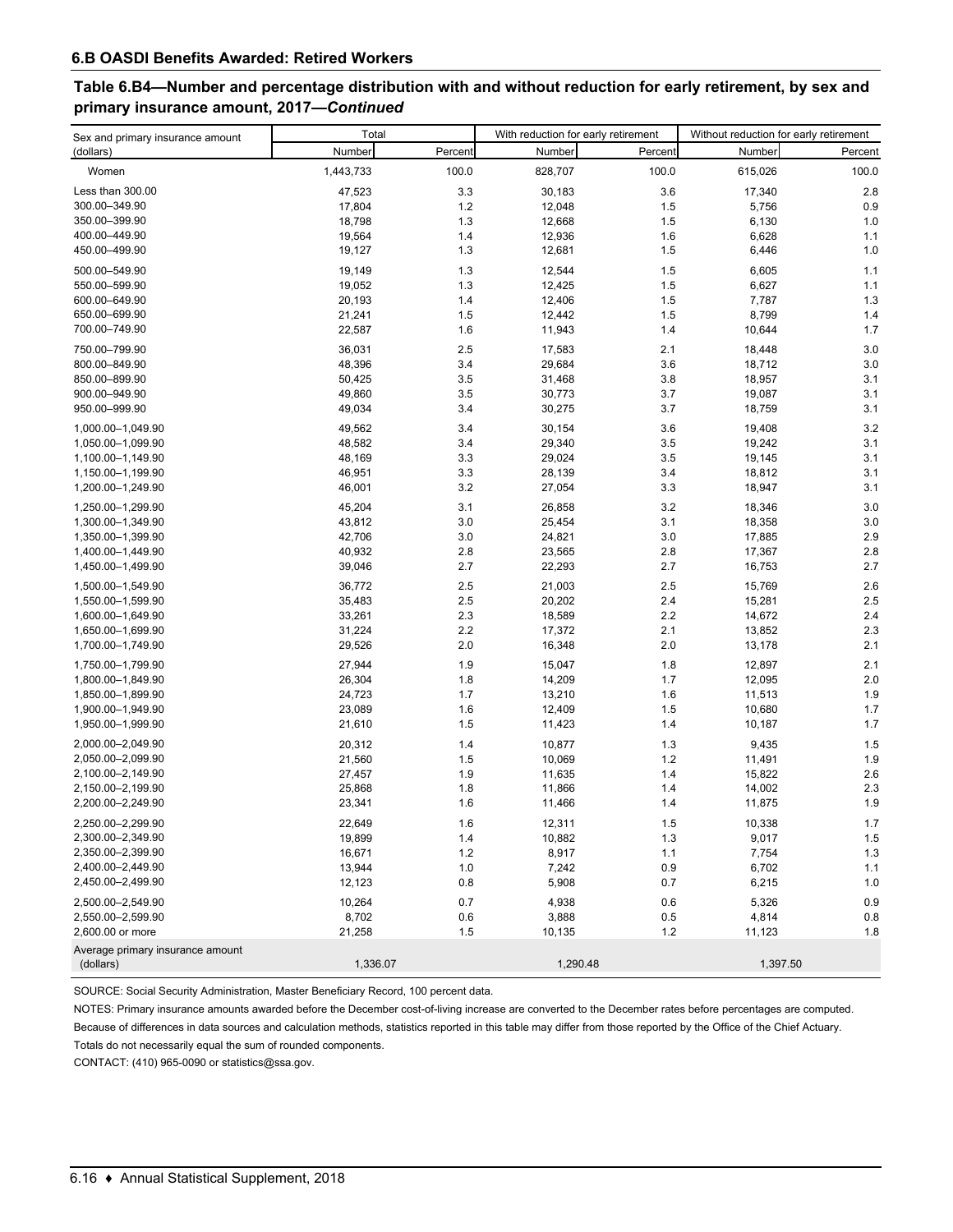|                     |             |         |            |          |                      |          |                      | Percentage distribution by age <sup>b</sup> |                       |             |                 |      |                   |
|---------------------|-------------|---------|------------|----------|----------------------|----------|----------------------|---------------------------------------------|-----------------------|-------------|-----------------|------|-------------------|
| Year of             |             |         |            |          |                      |          |                      |                                             | FRA <sup>d</sup>      |             |                 |      |                   |
| award               | Number      | Average | Total, all |          |                      |          | 65 to                |                                             | Newly                 | Disability  | FRA to          |      |                   |
| action <sup>a</sup> | (thousands) | age     | ages       | 62       | 63                   | 64       | FRA <sup>c</sup>     | Total                                       | entitled <sup>e</sup> | conversions | 69 <sup>9</sup> |      | 70-74 75 or older |
|                     |             |         |            |          |                      |          | Men                  |                                             |                       |             |                 |      |                   |
|                     |             |         |            |          |                      |          |                      |                                             |                       |             |                 |      |                   |
| 1940                | 117         | 68.1    | 100.0      | .        | $\cdots$             | $\cdots$ | .                    | 17.1                                        | 17.1                  | $\cdots$    | 58.8            | 16.5 | 7.6               |
| 1945                | 166         | 69.6    | 100.0      | .        | $\cdots$             | $\cdots$ | $\sim$ $\sim$        | 15.9                                        | 15.9                  | $\sim 100$  | 43.3            | 28.1 | 12.7              |
| 1950                | 444         | 68.7    | 100.0      | .        | $\cdots$             | $\ldots$ | $\sim$ $\sim$ $\sim$ | 21.9                                        | 21.9                  | $\cdots$    | 47.3            | 21.0 | 9.8               |
| 1955                | 629         | 68.4    | 100.0      | $\ldots$ | $\cdots$             | $\cdots$ | $\cdots$             | 29.4                                        | 29.4                  | $\cdots$    | 38.0            | 24.7 | 7.8               |
| 1960                | 630         | 66.8    | 100.0      | $\ldots$ | $\sim$ $\sim$ $\sim$ | $\ldots$ | .                    | 48.1                                        | 42.3                  | 5.8         | 36.6            | 13.2 | 2.1               |
| 1965                | 743         | 65.7    | 100.0      | 15.6     | 10.0                 | 6.0      | $\ldots$             | 31.6                                        | 25.8                  | 5.8         | 25.9            | 7.7  | 3.2               |
| 1970                | 814         | 64.4    | 100.0      | 19.0     | 12.8                 | 8.5      | $\sim 100$           | 48.7                                        | 39.6                  | 9.1         | 9.3             | 1.3  | 0.4               |
| 1975                | 902         | 64.0    | 100.0      | 25.8     | 14.1                 | 9.0      | $\ldots$             | 43.6                                        | 32.0                  | 11.6        | 6.5             | 0.7  | 0.2               |
| 1980                | 942         | 63.9    | 100.0      | 30.1     | 13.1                 | 8.5      | $\ldots$             | 42.4                                        | 31.8                  | 10.6        | 5.2             | 0.6  | 0.1               |
| 1985                | 986         | 63.7    | 100.0      | 45.5     | 8.2                  | 11.6     | .                    | 31.2                                        | 18.2                  | 13.1        | 2.9             | 0.5  | 0.2               |
| 1986                | 1,011       | 63.7    | 100.0      | 47.0     | 8.2                  | 11.8     | $\sim$ $\sim$ $\sim$ | 29.2                                        | 17.2                  | 12.0        | 3.1             | 0.6  | 0.1               |
| 1987                | 970         | 63.6    | 100.0      | 47.6     | 8.1                  | 11.4     | .                    | 28.8                                        | 16.8                  | 12.0        | 3.4             | 0.6  | 0.1               |
| 1988                | 944         | 63.7    | 100.0      | 48.2     | 8.1                  | 9.9      | $\ldots$             | 28.6                                        | 16.6                  | 12.0        | 4.1             | 0.9  | 0.2               |
| 1989                | 983         | 63.7    | 100.0      | 48.0     | 7.1                  | 9.3      | $\sim$ $\sim$ $\sim$ | 30.1                                        | 17.5                  | 12.6        | 4.6             | 0.7  | 0.2               |
| 1990                | 964         | 63.7    | 100.0      | 47.2     | 7.6                  | 11.3     | .                    | 27.6                                        | 16.4                  | 11.1        | 5.1             | 1.0  | 0.2               |
| 1991                | 996         | 63.7    | 100.0      | 46.8     | 8.1                  | 10.9     | $\sim 100$           | 27.9                                        | 17.2                  | 10.7        | 5.1             | 0.9  | 0.2               |
| 1992                | 989         | 63.7    | 100.0      | 48.2     | 7.3                  | 11.4     | $\ldots$             | 27.2                                        | 16.6                  | 10.6        | 5.0             | 0.8  | 0.1               |
| 1993                | 980         | 63.7    | 100.0      | 48.7     | 8.0                  | 11.0     | .                    | 26.7                                        | 16.1                  | 10.5        | 4.5             | 0.9  | 0.2               |
| 1994                | 923         | 63.6    | 100.0      | 49.0     | 7.4                  | 11.4     | $\sim$ $\sim$ $\sim$ | 27.1                                        | 15.7                  | 11.5        | 4.0             | 1.0  | 0.1               |
| 1995                | 916         | 63.7    | 100.0      | 49.3     | 7.3                  | 10.5     | $\cdots$             | 27.5                                        | 15.8                  | 11.8        | 4.0             | 1.1  | 0.3               |
| 1996                | 895         | 63.6    | 100.0      | 49.9     | 7.1                  | 9.7      | $\sim$ $\sim$ $\sim$ | 27.6                                        | 14.9                  | 12.6        | 4.5             | 1.1  | 0.1               |
| 1997 <sup>h</sup>   | 904         | 63.7    | 100.0      | 50.5     | 6.6                  | 9.7      | $\ldots$             | 26.9                                        | 14.9                  | 12.0        | 4.7             | 1.3  | 0.2               |
| 1998                | 909         | 63.8    | 100.0      | 49.6     | 7.1                  | 9.9      | .                    | 27.3                                        | 14.7                  | 12.6        | 4.6             | 1.3  | 0.2               |
| 1999                | 940         | 63.7    | 100.0      | 49.3     | 7.3                  | 9.8      | $\ldots$             | 27.4                                        | 14.8                  | 12.6        | 4.7             | 1.3  | 0.2               |
| 2000                | 1,115       | 64.1    | 100.0      | 41.6     | 6.1                  | 9.4      | $\cdots$             | 31.7                                        | 20.3                  | 11.4        | 9.9             | 1.1  | 0.2               |
| 2001                | 992         | 63.7    | 100.0      | 46.8     | 6.7                  | 12.1     | $\ldots$             | 30.8                                        | 18.1                  | 12.7        | 2.8             | 0.7  | 0.2               |
| 2002                | 1,001       | 63.7    | 100.0      | 46.4     | 7.1                  | 13.8     | .                    | 29.7                                        | 17.1                  | 12.6        | 2.1             | 0.7  | 0.2               |
| 2003                | 969         | 63.6    | 100.0      | 49.5     | 6.9                  | 13.2     | 3.7                  | 23.3                                        | 11.7                  | 11.6        | 2.7             | 0.5  | 0.1               |
| 2004                | 1,010       | 63.6    | 100.0      | 50.3     | 7.1                  | 11.1     | 5.2                  | 22.9                                        | 11.6                  | 11.3        | 2.7             | 0.5  | 0.1               |
| 2005                | 1,061       | 63.6    | 100.0      | 50.2     | 7.2                  | 9.6      | 7.2                  | 22.4                                        | 11.2                  | 11.2        | 2.7             | 0.5  | 0.2               |
| 2006                | 1,057       | 63.8    | 100.0      | 45.6     | 7.7                  | 9.2      | 9.7                  | 23.9                                        | 11.8                  | 12.1        | 3.1             | 0.7  | 0.2               |
| 2007                | 1,075       | 64.0    | 100.0      | 42.4     | 7.4                  | 9.3      | 12.1                 | 24.6                                        | 12.0                  | 12.1        | 3.2             | 0.7  | 0.2               |
| 2008                | 1,200       | 64.0    | 100.0      | 42.5     | 7.0                  | 8.4      | 13.4                 | 24.7                                        | 12.4                  | 12.3        | 3.2             | 0.6  | 0.2               |
| 2009                | 1,452       | 64.0    | 100.0      | 44.3     | 7.2                  | 7.4      | 11.7                 | 25.3                                        | 12.7                  | 12.6        | 3.4             | 0.6  | 0.1               |
| 2010                | 1,387       | 64.1    | 100.0      | 42.6     | 8.3                  | 6.9      | 10.6                 | 26.6                                        | 13.5                  | 13.0        | 4.1             | 0.7  | 0.2               |
| 2011                | 1,340       | 64.0    | 100.0      | 41.4     | 7.2                  | 7.5      | 10.3                 | 27.8                                        | 14.3                  | 13.6        | 4.7             | 0.9  | 0.2               |
| 2012                | 1,419       | 64.2    | 100.0      | 37.2     | 6.5                  | 6.7      | 11.5                 | 31.5                                        | 16.2                  | 15.3        | 5.2             | 1.2  | 0.2               |
| 2013                | 1,447       | 64.3    | 100.0      | 34.8     | 6.0                  | 6.1      | 10.8                 | 34.7                                        | 17.8                  | 16.9        | 5.8             | 1.6  | 0.2               |
| 2014                | 1,433       | 64.4    | 100.0      | 34.5     | 6.1                  | 6.0      | 10.3                 | 33.9                                        | 17.0                  | 16.9        | 7.1             | 1.9  | 0.1               |
| 2015                | 1,475       | 64.5    | 100.0      | 31.9     | 6.2                  | 5.9      | 10.1                 | 34.3                                        | 17.6                  | 16.8        | 9.0             | 2.4  | 0.2               |
| 2016                | 1,519       | 64.6    | 100.0      | 30.4     | 6.0                  | 5.9      | 9.8                  | 34.6                                        | 18.1                  | 16.4        | 10.1            | 3.0  | 0.2               |
| 2017                | 1,531       | 64.7    | 100.0      | 29.0     | 6.0                  | 6.0      | 10.4                 | 35.4                                        | 18.5                  | 17.0        | 9.0             | 4.1  | 0.2               |
|                     |             |         |            |          |                      |          |                      |                                             |                       |             |                 |      |                   |

### **Table 6.B5—Number, average age, and percentage distribution, by sex and age, selected years 1940–2017**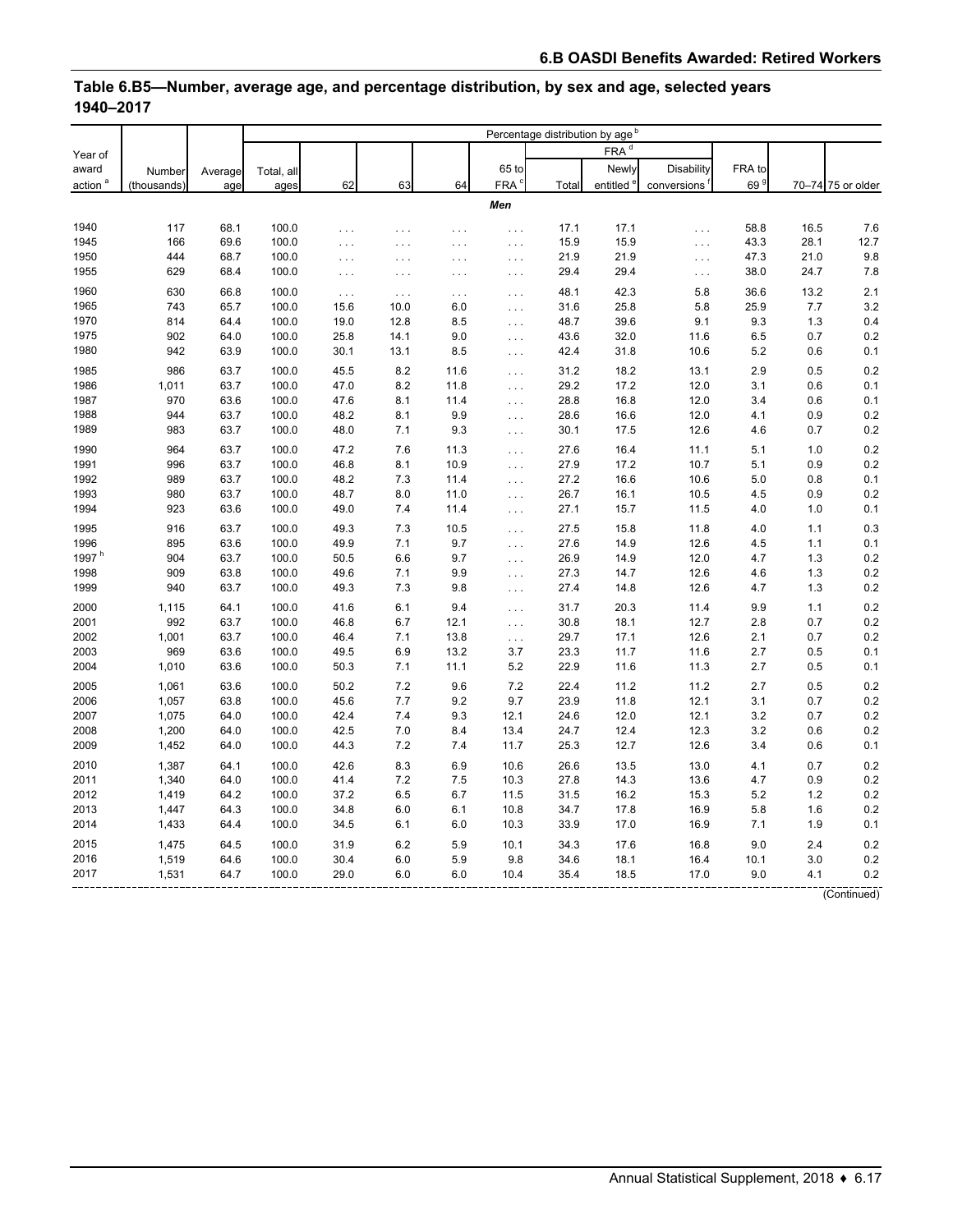#### **Table 6.B5—Number, average age, and percentage distribution, by sex and age, selected years 1940–2017—***Continued*

|                     |                |         |            |              |          |            |                      |       | Percentage distribution by age <sup>b</sup> |             |                 |      |                   |
|---------------------|----------------|---------|------------|--------------|----------|------------|----------------------|-------|---------------------------------------------|-------------|-----------------|------|-------------------|
| Year of             |                |         |            |              |          |            |                      |       | $FRA^d$                                     |             |                 |      |                   |
| award               | Number         | Average | Total, all |              |          |            | 65 to                |       | Newly                                       | Disability  | FRA to          |      |                   |
| action <sup>a</sup> | (thousands)    | age     | ages       | 62           | 63       | 64         | FRA <sup>c</sup>     | Total | entitled <sup>e</sup>                       | conversions | 69 <sup>9</sup> |      | 70-74 75 or older |
|                     |                |         |            |              |          |            | Women                |       |                                             |             |                 |      |                   |
|                     |                |         |            |              |          |            |                      |       |                                             |             |                 |      |                   |
| 1940                | 15             | 67.4    | 100.0      | .            | .        | $\cdots$   | $\ldots$             | 20.8  | 20.8                                        | .           | 62.3            | 12.5 | 4.3               |
| 1945                | 20             | 68.5    | 100.0      | .            | $\cdots$ | $\cdots$   | $\sim$ $\sim$ $\sim$ | 24.0  | 24.0                                        | $\cdots$    | 45.0            | 23.6 | 7.3               |
| 1950                | 123            | 68.0    | 100.0      | .            | $\ldots$ | $\ldots$   | $\ldots$             | 22.3  | 22.3                                        | $\cdots$    | 53.6            | 19.6 | 4.4               |
| 1955                | 281            | 67.8    | 100.0      | $\ldots$     | $\cdots$ | $\ldots$   | $\sim$ $\sim$ $\sim$ | 36.6  | 36.6                                        | $\cdots$    | 38.7            | 18.1 | 6.6               |
| 1960                | 351            | 65.2    | 100.0      | 27.1         | 13.3     | 8.1        | $\ldots$             | 18.4  | 17.4                                        | 1.0         | 22.2            | 8.2  | 2.7               |
| 1965                | 440            | 65.3    | 100.0      | 32.6         | 12.1     | 6.0        | $\ldots$             | 19.9  | 16.9                                        | 3.0         | 17.4            | 6.7  | 5.4               |
| 1970                | 524            | 63.9    | 100.0      | 35.8         | 14.3     | 7.2        | $\ldots$             | 31.3  | 25.7                                        | 5.5         | 9.2             | 1.7  | 0.6               |
| 1975                | 603            | 63.7    | 100.0      | 41.6         | 13.7     | 7.0        | $\ldots$             | 29.3  | 22.0                                        | 7.3         | 6.8             | 1.2  | 0.4               |
| 1980                | 671            | 63.5    | 100.0      | 45.9         | 11.5     | 6.5        | $\ldots$             | 29.9  | 22.1                                        | 7.7         | 5.0             | 0.9  | 0.2               |
| 1985                | 697            | 63.4    | 100.0      | 57.9         | 7.4      | 9.8        | $\cdots$             | 21.3  | 12.2                                        | 9.1         | 2.6             | 0.8  | 0.2               |
| 1986                | 713            | 63.4    | 100.0      | 57.5         | 7.0      | 10.4       | $\cdots$             | 21.6  | 12.6                                        | 8.9         | 2.5             | 0.9  | 0.2               |
| 1987                | 681            | 63.3    | 100.0      | 58.9         | 7.2      | 9.6        | $\ldots$             | 20.8  | 11.8                                        | 9.0         | 2.6             | 0.7  | 0.2               |
| 1988                | 667            | 63.3    | 100.0      | 59.4         | 6.9      | 7.9        | $\cdots$             | 21.8  | 12.8                                        | 9.0         | 3.1             | 0.7  | 0.2               |
| 1989                | 674            | 63.4    | 100.0      | 57.9         | 6.5      | 9.4        | $\cdots$             | 21.6  | 12.8                                        | 8.8         | 3.3             | 1.0  | 0.3               |
| 1990                | 679            | 63.5    | 100.0      | 55.9         | 7.2      | 9.8        | $\cdots$             | 21.5  | 12.7                                        | 8.9         | 4.1             | 1.0  | 0.5               |
| 1991                | 685            | 63.5    | 100.0      | 56.1         | 7.1      | 9.5        | $\ldots$             | 22.3  | 13.9                                        | 8.4         | 3.8             | 0.9  | 0.3               |
| 1992                | 708            | 63.5    | 100.0      | 56.7         | 6.9      | 9.8        | $\ldots$             | 21.5  | 12.5                                        | 9.0         | 3.7             | 1.1  | 0.3               |
| 1993                | 704            | 63.5    | 100.0      | 56.0         | 6.8      | 10.2       | $\ldots$             | 22.4  | 13.6                                        | 8.8         | 3.1             | 1.1  | 0.3               |
| 1994                | 690            | 63.4    | 100.0      | 57.6         | 6.7      | 10.2       | $\ldots$             | 21.0  | 11.8                                        | 9.1         | 3.3             | 1.0  | 0.3               |
| 1995                | 684            | 63.5    | 100.0      | 55.4         | 6.6      | 10.1       | $\ldots$             | 22.6  | 12.8                                        | 9.7         | 3.5             | 1.4  | 0.4               |
| 1996                | 684            | 63.4    | 100.0      | 57.4         | 5.9      | 9.4        | $\ldots$             | 22.7  | 12.5                                        | 10.2        | 3.4             | 1.0  | 0.3               |
| 1997 $h$            | 809            | 65.4    | 100.0      | 48.2         | 5.5      | 7.5        | $\cdots$             | 19.5  | 10.5                                        | 8.9         | 4.4             | 6.4  | 8.5               |
| 1998                | 733            | 64.0    | 100.0      | 53.1         | 7.0      | 8.9        | $\cdots$             | 22.0  | 12.4                                        | 9.6         | 4.1             | 2.4  | 2.5               |
| 1999                | 737            | 63.6    | 100.0      | 55.1         | 6.8      | 9.2        | $\cdots$             | 22.6  | 12.5                                        | 10.1        | 3.8             | 1.8  | 0.7               |
| 2000                | 854            | 63.8    | 100.0      | 52.2         | 5.9      | 9.3        | $\cdots$             | 23.6  | 13.9                                        | 9.7         | 6.5             | 2.2  | 0.4               |
| 2001                | 795            | 63.7    | 100.0      | 51.3         | 7.1      | 11.5       | $\ldots$             | 23.7  | 12.8                                        | 10.9        | 3.1             | 2.6  | 0.6               |
| 2002                | 811            | 63.6    | 100.0      | 52.9         | 6.6      | 12.2       | $\ldots$             | 23.9  | 12.7                                        | 11.2        | 2.3             | 1.8  | 0.3               |
| 2003                | 822            | 63.6    | 100.0      | 54.3         | 6.4      | 12.2       | 3.1                  | 18.0  | 7.8                                         | 10.2        | 3.7             | 1.9  | 0.4               |
| 2004                | 874            | 63.6    | 100.0      | 55.0         | 6.7      | 10.6       | 4.5                  | 17.6  | 7.5                                         | 10.1        | 3.8             | 1.6  | 0.3               |
| 2005                | 939            | 63.6    | 100.0      | 54.3         | 6.9      | 9.5        | 6.2                  | 17.1  | 7.4                                         | 9.7         | 3.8             | 1.8  | 0.3               |
| 2006                | 942            | 63.8    | 100.0      | 50.2         | 7.5      | 9.4        | 8.4                  | 18.2  | 7.7                                         | 10.5        | 4.0             | 2.0  | 0.4               |
| 2007                | 961            | 63.9    | 100.0      | 47.6         | 7.3      | 10.0       | 10.6                 | 18.9  | 7.8                                         | 11.1        | 3.7             | 1.6  | 0.2               |
| 2008                | 1,079          | 63.9    | 100.0      | 48.3         | 6.9      | 9.0        | 11.6                 | 18.9  | 7.7                                         | 11.2        | 3.2             | 1.5  | 0.7               |
| 2009                | 1,288          | 63.9    | 100.0      | 49.8         | 6.5      | 7.2        | 10.2                 | 20.5  | 8.6                                         | 11.9        | 3.9             | 1.5  | 0.5               |
| 2010                | 1,248          | 63.9    | 100.0      | 47.9         | 8.1      | 7.0        | 9.8                  | 21.6  | 9.3                                         | 12.2        | 3.8             | 1.6  | 0.2               |
|                     |                |         |            |              |          |            |                      |       |                                             |             |                 |      |                   |
| 2011                | 1,238<br>1,316 | 63.8    | 100.0      | 46.5         | 7.3      | 8.0<br>7.5 | 9.8                  | 22.1  | 9.7<br>11.2                                 | 12.4        | 4.2             | 1.8  | 0.2<br>0.2        |
| 2012                |                | 64.0    | 100.0      | 42.4<br>40.2 | 6.9      |            | 11.4                 | 25.2  |                                             | 14.1        | 4.5             | 2.0  | 0.2               |
| 2013                | 1,347          | 64.2    | 100.0      |              | 6.4      | 6.9        | 10.7                 | 27.8  | 12.3                                        | 15.4        | 4.9             | 3.0  |                   |
| 2014                | 1,339          | 64.2    | 100.0      | 39.7         | 6.6      | 6.9        | 10.3                 | 27.5  | 11.9                                        | 15.5        | 5.7             | 3.1  | $0.2\,$           |
| 2015                | 1,364          | 64.4    | 100.0      | 37.4         | 6.6      | 6.8        | 10.0                 | 27.9  | 12.3                                        | 15.7        | 6.7             | 4.1  | 0.5               |
| 2016                | 1,392          | 64.5    | 100.0      | 35.5         | 6.5      | 6.8        | 9.9                  | 28.7  | 12.8                                        | 15.9        | 7.4             | 5.0  | 0.2               |
| 2017                | 1,444          | 64.6    | 100.0      | 32.9         | 6.3      | 6.8        | 10.3                 | 29.9  | 13.6                                        | 16.3        | 7.7             | 5.9  | 0.2               |

SOURCE: Social Security Administration, Master Beneficiary Record. Data for 1985–2001 are based on a 1 percent sample. All other years are 100 percent data. NOTES: Percentage distributions for 2003–2009 differ slightly from those in prior editions of this table because of changes in the methodology of calculating age (see footnote b) and in the presentation of legislated FRA (see footnotes c–g).

Because of differences in data sources and calculation methods, statistics reported in this table may differ from those reported by the Office of the Chief Actuary.

Totals do not necessarily equal the sum of rounded components.

 $\dots$  = not applicable; FRA = full retirement age.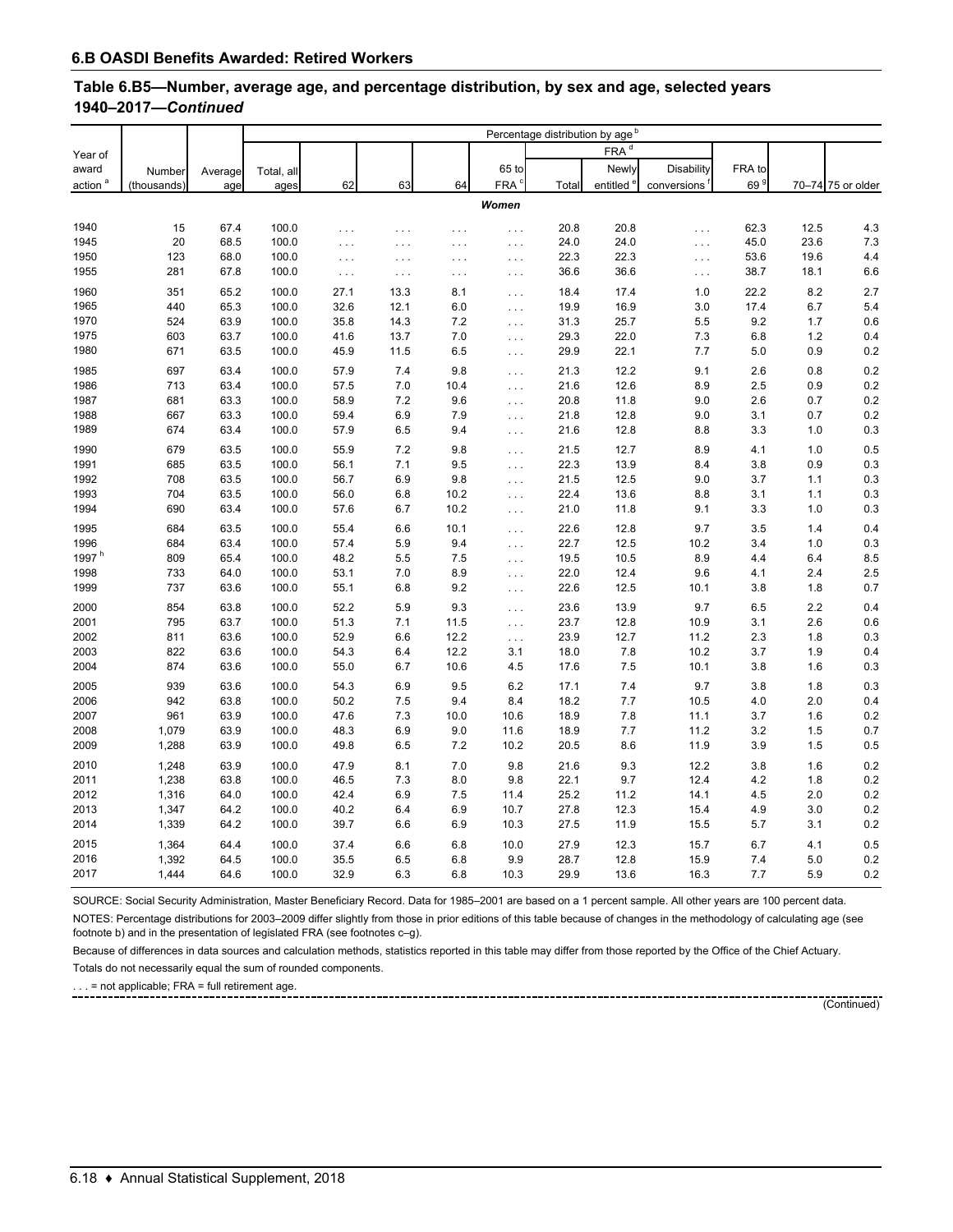#### **Table 6.B5—Number, average age, and percentage distribution, by sex and age, selected years 1940–2017—***Continued*

- a. Reflects the date the award action was posted on the Master Beneficiary Record. Entitlement can be retroactive and thus precede the date of award. For data by year of entitlement, see table 6.B5.1.
- b. Age on birthday in year of award for 1940–1980. Age in month of award for 1985–2002. Age in month of entitlement for 2003 and later. (In previous editions of this table, the transition from age in month of award to age in month of entitlement did not take effect until 2006.)
- c. Workers entitled in the period between attainment of age 65 and the month prior to attaining FRA.
- d. FRA is 65 for workers attaining age 65 before 2003, and increases by 2 months per year for workers attaining age 65 in a year after 2002, until it becomes 66 for workers attaining age 65 between 2008 and 2019.
- e. For 1940–2002, includes workers entitled in the period between attainment of age 65 and the month prior to attaining age 66. Beginning with 2003, includes workers entitled only in the month they attain FRA.
- f. Disabled worker benefit automatically converts to a retired worker benefit in the month the worker attains FRA.
- g. For 1940–2002, includes workers entitled in the period between attainment of age 66 and the month prior to attaining age 70. Beginning with 2003, includes workers entitled in the period between the month after attaining FRA and the month prior to attaining age 70.
- h. In response to a March 1997 audit by the Social Security Administration (SSA) Office of the Inspector General, notifications of eligibility for higher benefits were mailed to approximately 200,000 surviving spouses, resulting in higher numbers for 1997. SSA subsequently initiated the Widow(er)'s Insurance Benefits/Retirement Insurance Benefits (WIB/RIB) outreach program to identify and notify surviving spouses who are eligible for higher retirement benefits at FRA and age 70.